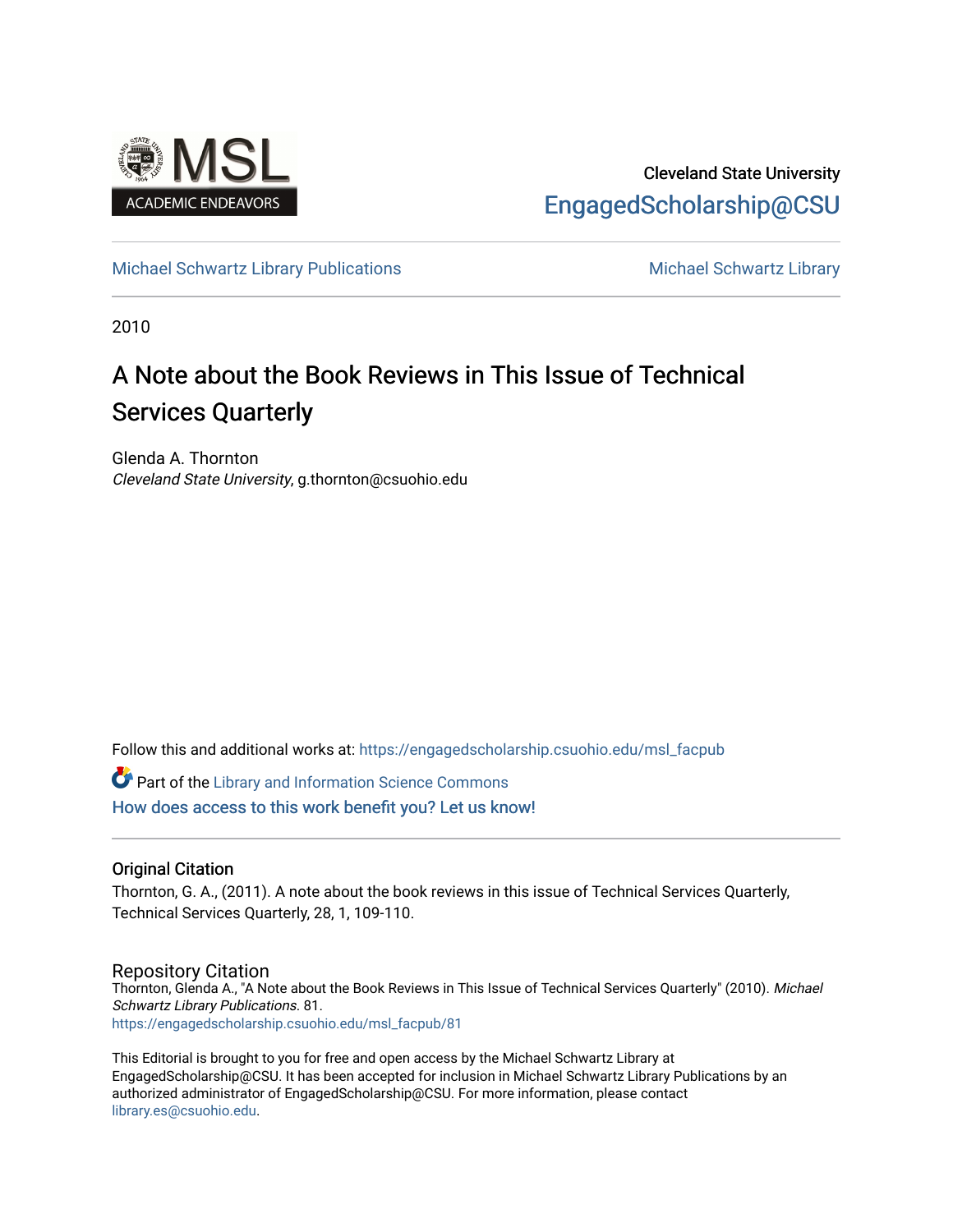### **A note about the book reviews in this issue of** *Technical Services Quarterly*

As readers of review columns might speculate, column editors are constantly on the lookout for new books that will interest their readership. And, of course, a significant function of any book review column is to help the readership keep abreast of new ideas. To accomplish this, I am constantly scanning publishers' catalogs looking for titles marked "forthcoming" or "new." Last fall, in perusing the latest ALA catalog, my eye was immediately drawn to a number of books marked "new" on the general topic of archival issues. Aha, I thought, what a wonderful selection of titles on a thematic topic that is seemingly becoming ever more important to greater numbers of libraries! However, upon closer inspection, I came to the conclusion that these books were not newly published, but just new to the ALA catalog. Upon discussing this with a representative of the publishing branch of ALA, I ascertained that this was indeed the case. The American Library Association has embarked on a new venture, that of marketing titles for societies and associations that have a close relationship to librarianship. Thus, a number of fairly recently published titles from the Society of American Archivists were advertised in the Fall/Winter 2010 *ALA Editions* catalog. As I read about these titles, I found myself ordering all of them for my library as they cover topics that are of increasing interest to us. So, I decided to break from tradition, and publish new reviews of these slightly older titles, thus introducing them to the readership of *Technical Services Quarterly—*or at least to those of you who may not have already discovered them. I read most of these titles myself (have reviewed one of them) and found them particularly helpful with some grants that we are pursuing. Interestingly enough, as I worked with these titles, they lead me to an important new book (different publisher) that also relates to the topic of this column, and I have included it as well.

Below you will find my review of the title, *Planning New and Remodeled Archival Facilities* by Thomas P. Wilsted, which also includes a great deal of information on the preservation of different formats of materials; a title specifically on the challenges of film preservation written by Kent State library science professor Karen Gracy and reviewed by a film producer; and an outstanding title on the archival care and management of photographs written by staff from the Library of Congress. These three titles are followed by *Navigating Legal Issues in Archives* by Menzi L. Behrnd-Klodt and a recently published book, *Copyright and Cultural Institutions: Guidelines for Digitization for U.S. Libraries, Archives, and Museums* by Peter B. Hirtle, Emily Hudson, and Andrew T. Kenyon.

For anyone supporting or working in the special collections department of a library, an archive (either a stand-alone facility or one associated with a cultural institution) or museum, the content of these five books provide information that is essential to a successful operation. I found all of them very informative and have added personal copies to my own bookshelf. I hope that some of you will also find the following reviews informative and that these titles will help you with your own work.

*Glenda Thornton*